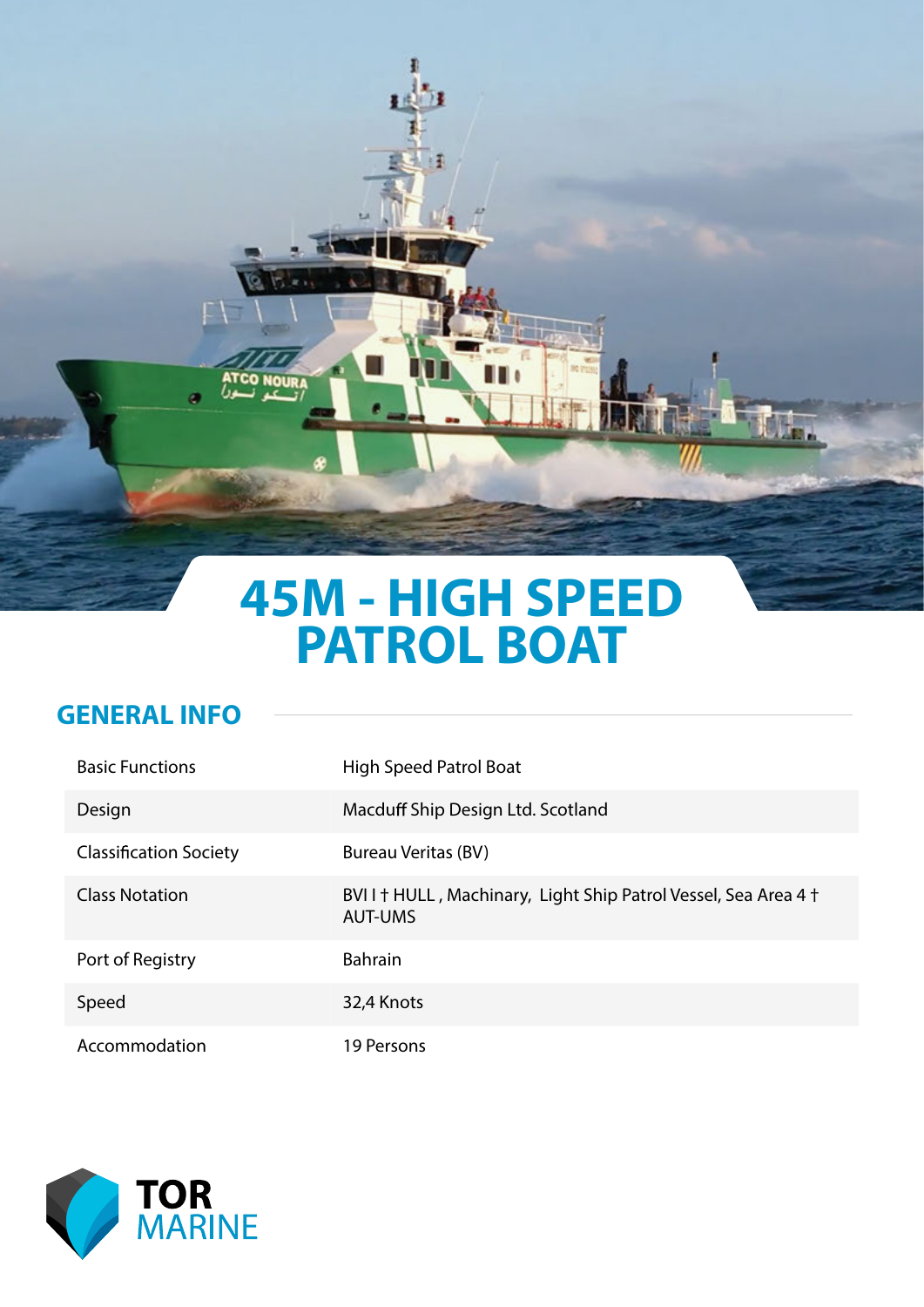### **DIMENSIONS**

| Length Over All (LOA) | 45 M  |
|-----------------------|-------|
| <b>Breadth</b>        | 8 M   |
| Depth                 | 6.4 M |
| Draught (Max.)        | 2.4M  |

### **TANK CAPACITIES**

| Oil Fuel           | 27,7 Lt  |
|--------------------|----------|
| Lube Oil           | 2,267 Lt |
| <b>Fresh Water</b> | 24,5 Lt  |
| Sewage             | 6,163 Lt |
| Dirty Oil          | 2,098 Lt |
| Sludge             | 2,301 Lt |
| Foam               | 10,4 Lt  |
| Oily Bilge         | 4,45 5Lt |

## **FIRE & SAFETY**

| External Fi-Fi System          | 600m3/h - 11Bar - 1800rpm - MARSIS                  |
|--------------------------------|-----------------------------------------------------|
| <b>Fixed Fire Extinguisher</b> | FM200, KIDDE                                        |
| Fire Alarm & Detection System  | <b>DECKMA</b>                                       |
| Rescue Zone                    | 2M length each side of Vessel with lashing ladders. |
| Rescue Boat                    | As per SOLAS requirements                           |
| Life Raft                      | 2 x 25 persons each                                 |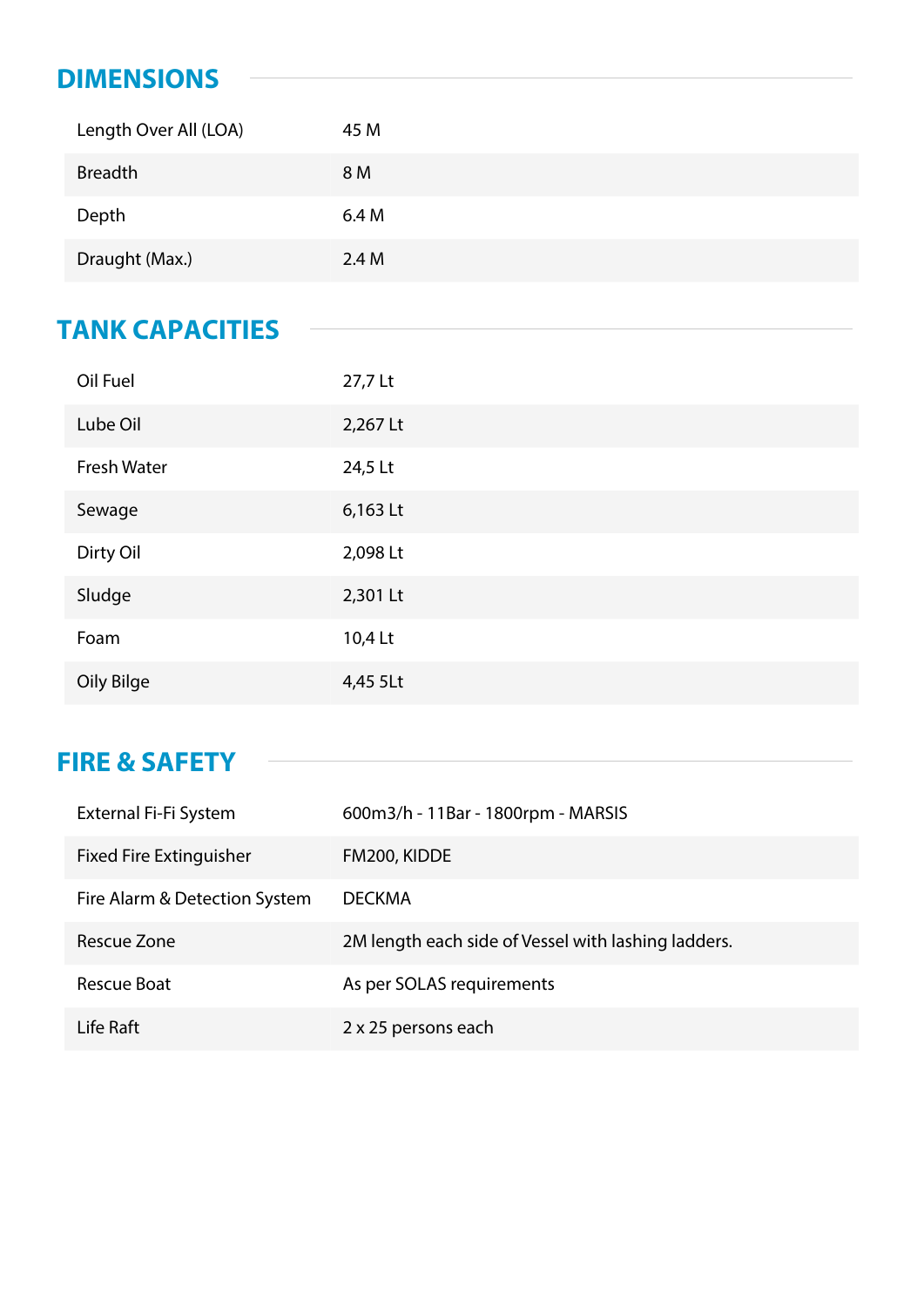### **NAVIGATION**

| Search Light                            | 3 x SEEMATZ Each 2000W                                                                                                                                                                                                                                                                                                                                                                                                                                                                                                                                   |
|-----------------------------------------|----------------------------------------------------------------------------------------------------------------------------------------------------------------------------------------------------------------------------------------------------------------------------------------------------------------------------------------------------------------------------------------------------------------------------------------------------------------------------------------------------------------------------------------------------------|
| Navigation & Communication<br>Equipment | 2 x RADAR UNITS, SPERRY MARINE<br><b>ECHOSOUNDER, JRC</b><br><b>GYRO COMPASS, SPERRY MARINE</b><br><b>GPS Repeator, SPERRY MARINE</b><br>MAGNETIC COMPASS, SPERRY MARINE<br>EPIRB, SART - SAILOR<br>SPEED LOG, SPERRY MARINE<br>AIS, SAAB<br><b>TALK-BACK SYSTEM</b><br><b>SP TELEPHONE</b><br><b>PUBLIC ADDRESS SYSTEM</b><br><b>SOUND SURVEILLANCE SYSTEM</b><br>NAV - TEX<br><b>CHART PLOTTER</b><br><b>VHF/DSC, SAILOR</b><br><b>MF/HF RADIO TLP, SAILOR</b><br><b>HAND HELD VHFs, SAILOR</b><br>FLEET BROADBAND (FBB), SAILOR<br>TV ANTENNA, SAILOR |

## **MACHINERY**

| <b>Main Engines</b>                           | 4x CAT 3516C - 3386 BHP                     |
|-----------------------------------------------|---------------------------------------------|
| <b>Reduction Gear</b>                         | <b>ZF</b>                                   |
| Shafting & Propeller                          | <b>BRUNTONS</b>                             |
| Steering                                      | <b>WILLS RIDLEY</b>                         |
| <b>Bow Thruster</b>                           | 99kw SCHOTTEL                               |
| Generator                                     | 3 x CAT C6.6                                |
| Air Compressor & Air Bottle                   | <b>ATLAS COPCO</b>                          |
| Sewage Threatment Unit                        | <b>HAMANN AG</b>                            |
| <b>HVAC (Central Airconditioning</b><br>Sys.) | For All Compartments - Heinen & Hopman      |
| HVAC (Additional Fan Coil Sys.)               | For Security Staff Cabins - Heinen & Hopman |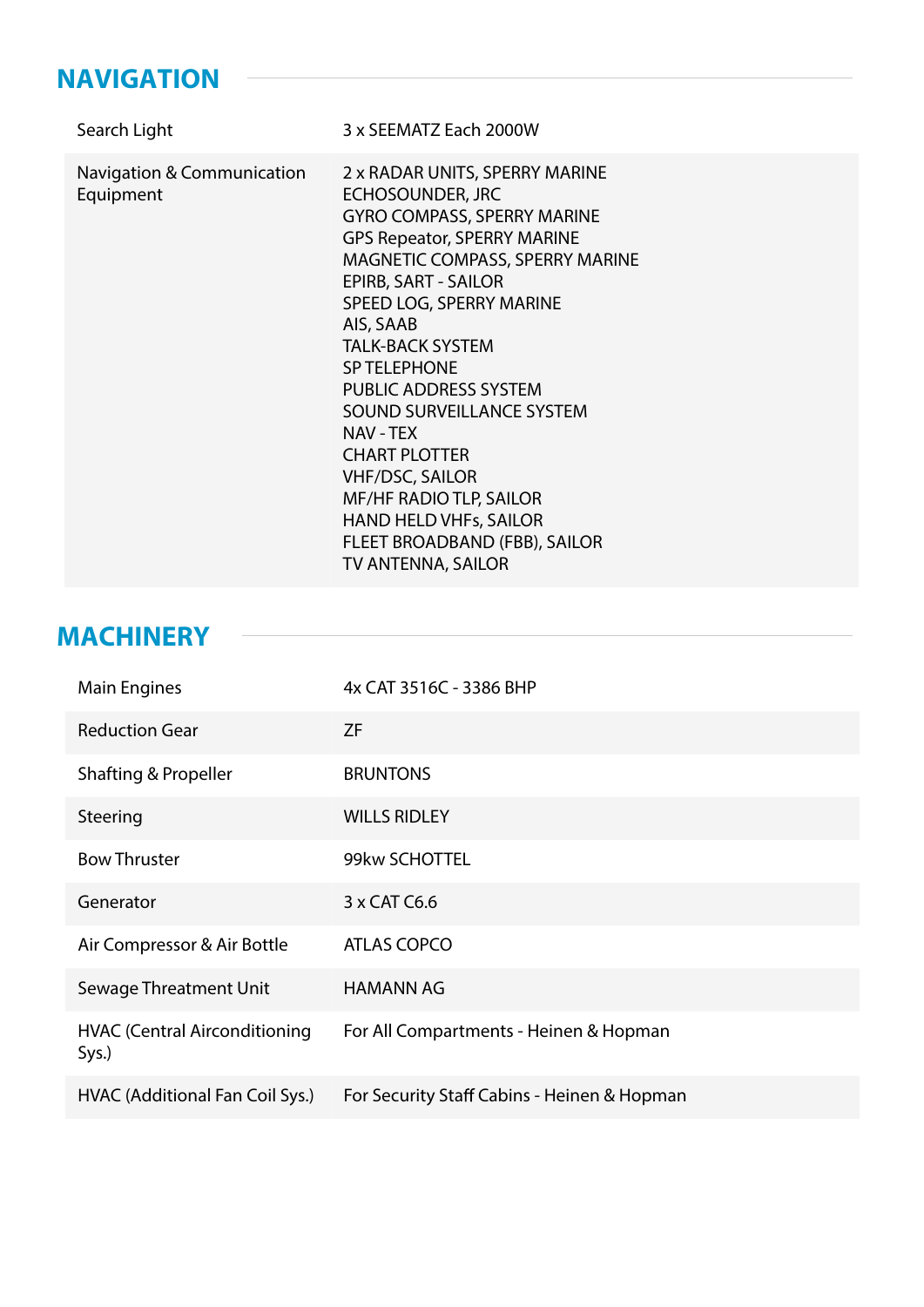| Sea Water Cooling Pump       | 25 m3/h 4Bar               |
|------------------------------|----------------------------|
| General Service & Bilge Pump | 25 m3/h 3Bar, Self Priming |
| General Service & Fire Pump  | 25 m3/h 8Bar, Self Priming |
| Emg. Fire / Bilge Pump       | 25 m3/h 8Bar, Self Priming |
| Sewage Discharge Pump        | 25-45lt/min 5-35Bar head   |
| Dirty Oil Discharge Pump     | 1 m3/h 4Bar                |
| A/C Cooling Pump             | 31 m3/h 2Bar               |
| <b>ICCP</b>                  | 2 Amp. CATHELCO            |
| <b>Engine Control Lever</b>  | <b>REXROTH-BOSCH</b>       |
| Alarm & Monitoring System    | <b>MOS PLATINUM</b>        |